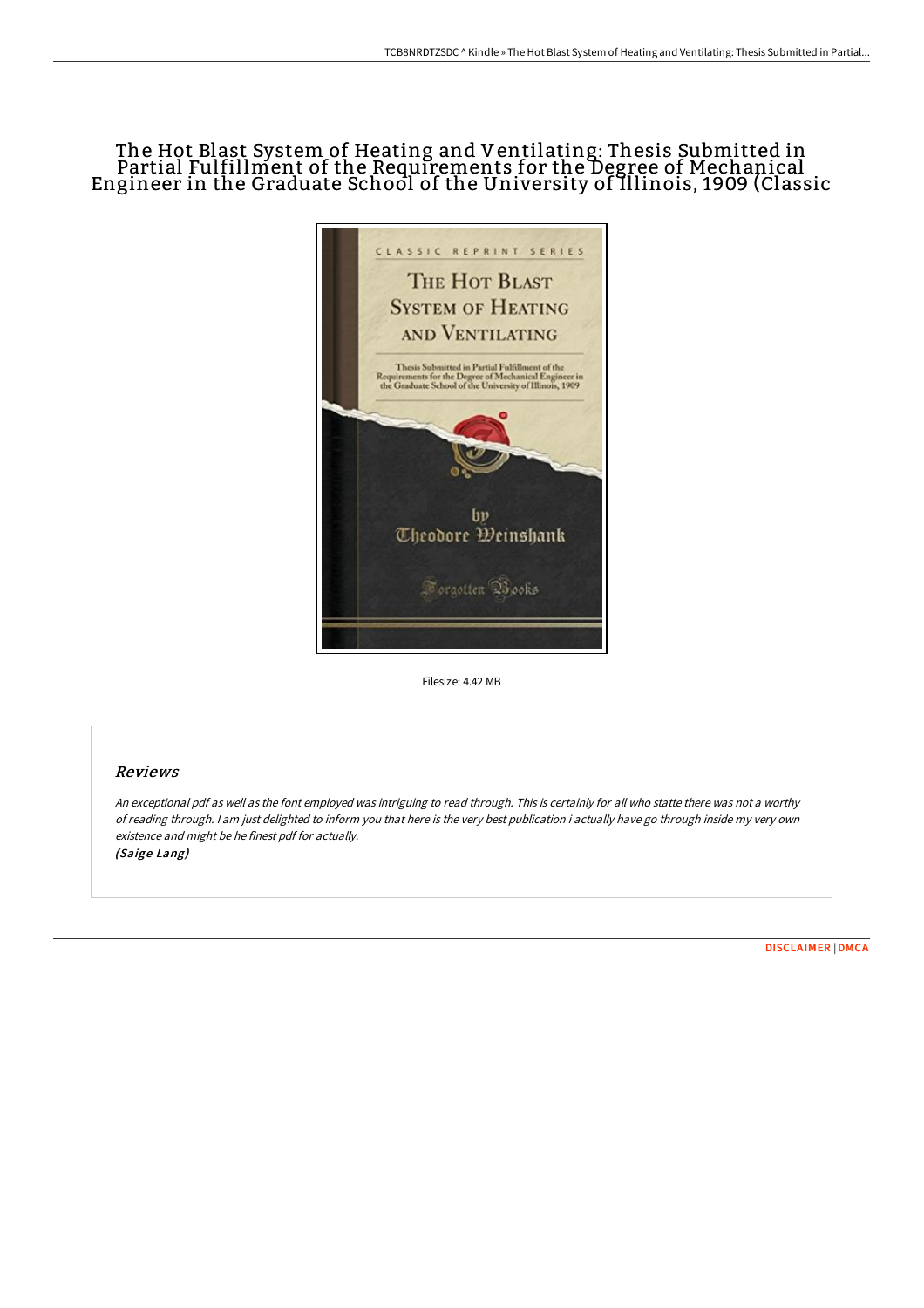#### THE HOT BLAST SYSTEM OF HEATING AND VENTILATING: THESIS SUBMITTED IN PARTIAL FULFILLMENT OF THE REQUIREMENTS FOR THE DEGREE OF MECHANICAL ENGINEER IN THE GRADUATE SCHOOL OF THE UNIVERSITY OF ILLINOIS, 1909 (CLASSIC



To get The Hot Blast System of Heating and Ventilating: Thesis Submitted in Partial Fulfillment of the Requirements for the Degree of Mechanical Engineer in the Graduate School of the University of Illinois, 1909 (Classic eBook, please refer to the button listed below and download the file or gain access to other information which might be related to THE HOT BLAST SYSTEM OF HEATING AND VENTILATING: THESIS SUBMITTED IN PARTIAL FULFILLMENT OF THE REQUIREMENTS FOR THE DEGREE OF MECHANICAL ENGINEER IN THE GRADUATE SCHOOL OF THE UNIVERSITY OF ILLINOIS, 1909 (CLASSIC book.

Forgotten Books, 2017. Paperback. Condition: New. Language: English . Brand New Book \*\*\*\*\* Print on Demand \*\*\*\*\*. Excerpt from The Hot Blast System of Heating and Ventilating: Thesis Submitted in Partial Fulfillment of the Requirements for the Degree of Mechanical Engineer in the Graduate School of the University of Illinois, 1909 When carbonic acid is present in excess of 10 parts in 10000 parts of air, a feeling of weariness and stuffiness, ao companied by a headache, is usually experienced; while even with 8 parts in 10000 parts, a room is considered close. For ade quate ventilation the limit is usually placed at 6 to 7 parts in 10000, thus allowing an increase of 2 to 3 parts per 10000 over that present in outdoor air, which may be considered to contain 4 parts in 10000 under ordinary conditions of a pcpu lous district. About the Publisher Forgotten Books publishes hundreds of thousands of rare and classic books. Find more at This book is a reproduction of an important historical work. Forgotten Books uses state-of-the-art technology to digitally reconstruct the work, preserving the original format whilst repairing imperfections present in the aged copy. In rare cases, an imperfection in the original, such as a blemish or missing page, may be replicated in our edition. We do, however, repair the vast majority of imperfections successfully; any imperfections that remain are intentionally left to preserve the state of such historical works.

 $\blacksquare$ Read The Hot Blast System of Heating and Ventilating: Thesis Submitted in Partial Fulfillment of the [Requirements](http://techno-pub.tech/the-hot-blast-system-of-heating-and-ventilating-.html) for the Degree of Mechanical Engineer in the Graduate School of the University of Illinois, 1909 (Classic Online Download PDF The Hot Blast System of Heating and Ventilating: Thesis Submitted in Partial Fulfillment of the [Requirements](http://techno-pub.tech/the-hot-blast-system-of-heating-and-ventilating-.html) for the Degree of Mechanical Engineer in the Graduate School of the University of Illinois, 1909 (Classic